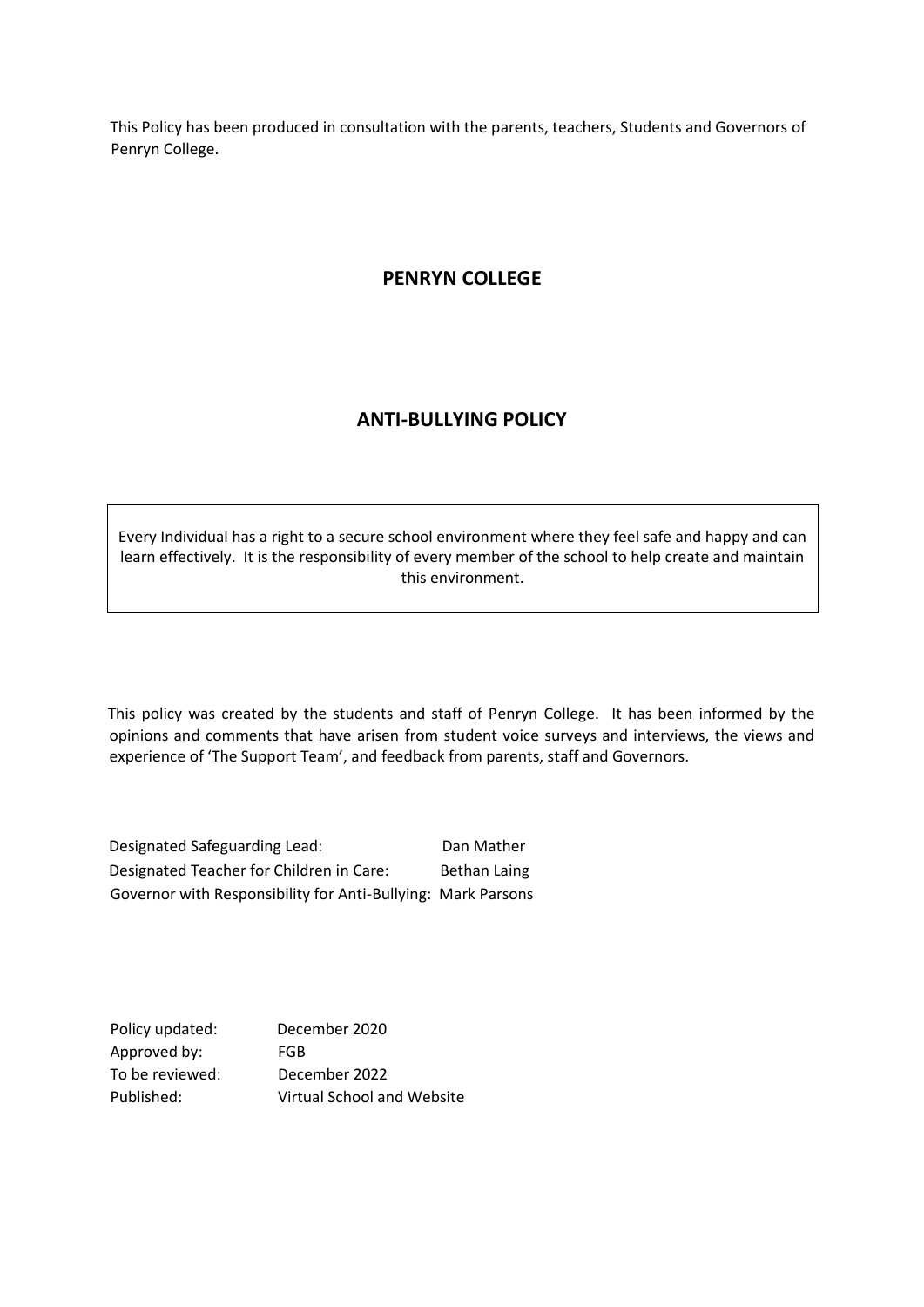## **The principles that underpin our Policy:**

- $\checkmark$  We expect everyone to act with courtesy, consideration and tolerance to others at all times.
- $\checkmark$  We will not accept words or actions which hurt, threaten or intimidate others
- $\checkmark$  We encourage pupils to support one another by reporting all cases of bullying.
- $\checkmark$  We will LISTEN and ACT when pupils TELL.

## **Our Aims:**

- $\checkmark$  To establish an ethos that recognises that good relationships deter bullying.
- $\checkmark$  To cultivate in all students an acceptance of responsibility for their behaviour and its consequences by developing self-discipline, self-awareness and self-esteem.
- $\checkmark$  To recognise all forms of bullying, including peer on peer abuse, cyberbullying and bullying people because of their ethnicity, gender, sexuality, religious beliefs or sexuality.
- $\checkmark$  To prevent bullying from happening
- $\checkmark$  To deal promptly and appropriately with bullying when it occurs.

## **How we define Bullying:**

## *What is bullying?*

Bullying is ANY sustained behaviour that makes other people feel, uncomfortable, threatened, hurt, insulted, or isolated.

When referring to bullying we consider the following types:

**Bullying takes place over a period of time** – a one-off incident is not bullying **Physical**: hitting, kicking, spitting shoving, taking or hiding any personal belongings **Verbal:** name calling, teasing, making insults, and writing hurtful messages **Emotional:** being unfriendly, deliberately ignoring, spreading rumours, "Dirty looks" **Digital/Cyber:** offensive, threatening messages sent via text messages, email, MSN etc. **Peer on Peer abuse**

Bullying consists of three features:

- 1. It is deliberate and hurtful
- 2. It is repeated over a period of time
- 3. It is difficult for the victim to defend themselves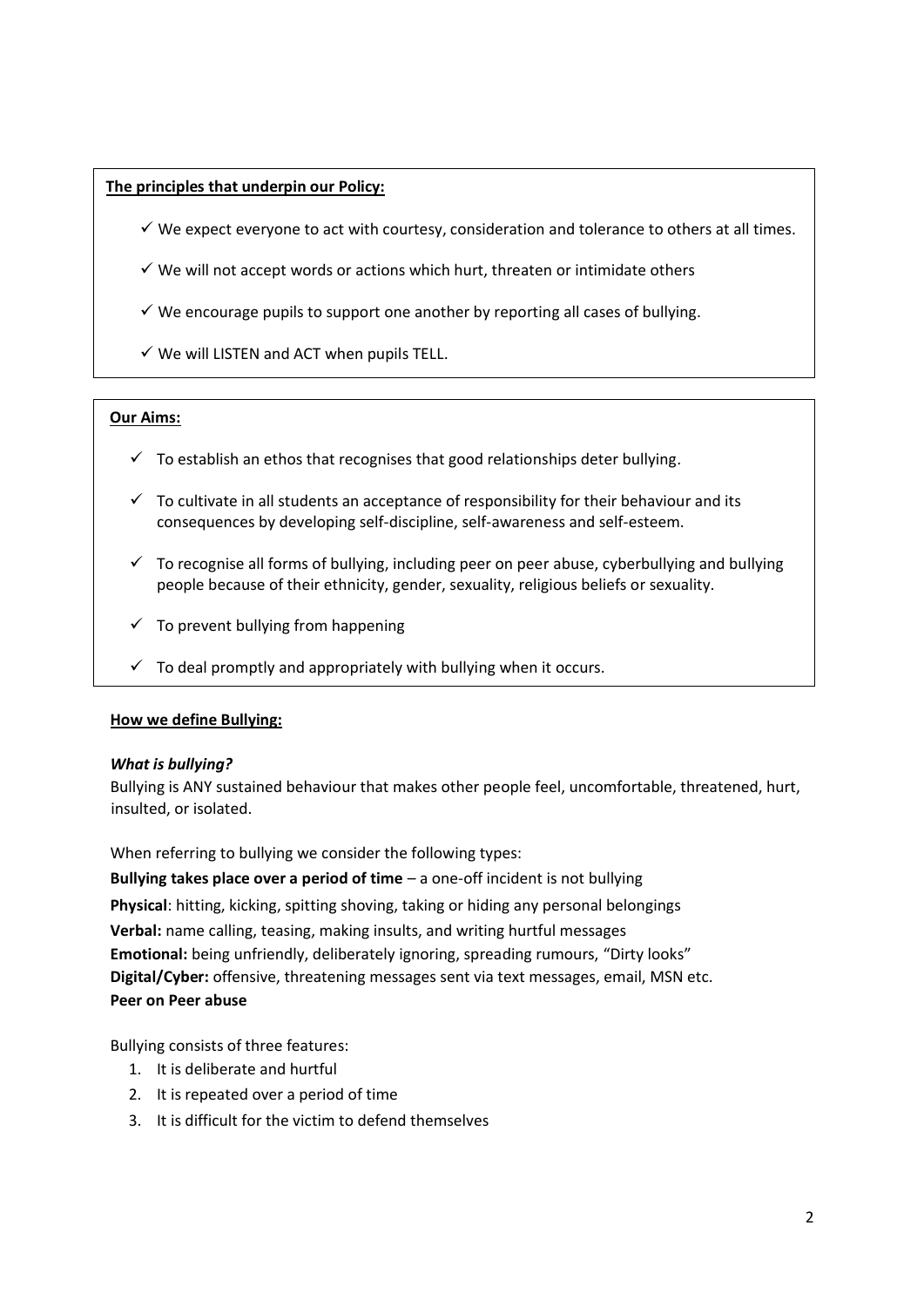## **The National Context**

## **The Equality Act 2010:**

The Equality Act 2010 replaces previous anti-discrimination laws with a single Act. A key provision is a new public sector Equality Duty, which came into force on 5 April 2011. It requires schools to have due regard to the need to:

- eliminate unlawful discrimination
- harassment
- victimisation
- any other conduct prohibited by the Act
- advance equality of opportunity between people
- foster good relations between people.

Schools are now required to comply with the new Equality Duty.

The Act also makes it unlawful for the responsible body of a school to discriminate against, harass or victimise a pupil or potential pupil in relation to admissions, the way it provides education for pupils, provision of pupil access to any benefit, facility or service, or by excluding a pupil or subjecting them to any other detriment. In England and Wales the Act applies to all maintained, independent schools, including Academies.

## **Safeguarding children and young people:**

Under the Children Act 1989 a bullying incident should be addressed as a child protection concern when there is 'reasonable cause to suspect that a child is suffering, or is likely to suffer, significant harm'. Where this is the case, the school should report their concerns to their local authority children's social care. Even where safeguarding is not considered to be an issue, schools may need to draw on a range of external services to support the pupil who is experiencing bullying, or to tackle any underlying issue which has contributed to a child doing the bullying.

## **The Law:**

Although bullying in itself is not a specific criminal offence in the UK, it is important to bear in mind that some types of harassment or threatening behaviour, or communications, could be a criminal offence. This is defined under the Protection from Harassment Act 1997, the Malicious Communications Act 1988, the Communications Act 2003, and the Public Order Act 1986.

## **Cyber-Bullying:**

Bullying is no longer limited to the playground and can take away the sense of safety that a child feels while at home. [Stopbullying.gov](http://www.stopbullying.gov/cyberbullying/what-is-it/index.html) [de](http://www.stopbullying.gov/cyberbullying/what-is-it/index.html)fines cyber-bullying as, "...Bullying that takes place using electronic technology. Electronic technology includes devices and equipment such as mobile phones, computers, and tablets as well as communication tools including social media sites, text messages, chat, and websites."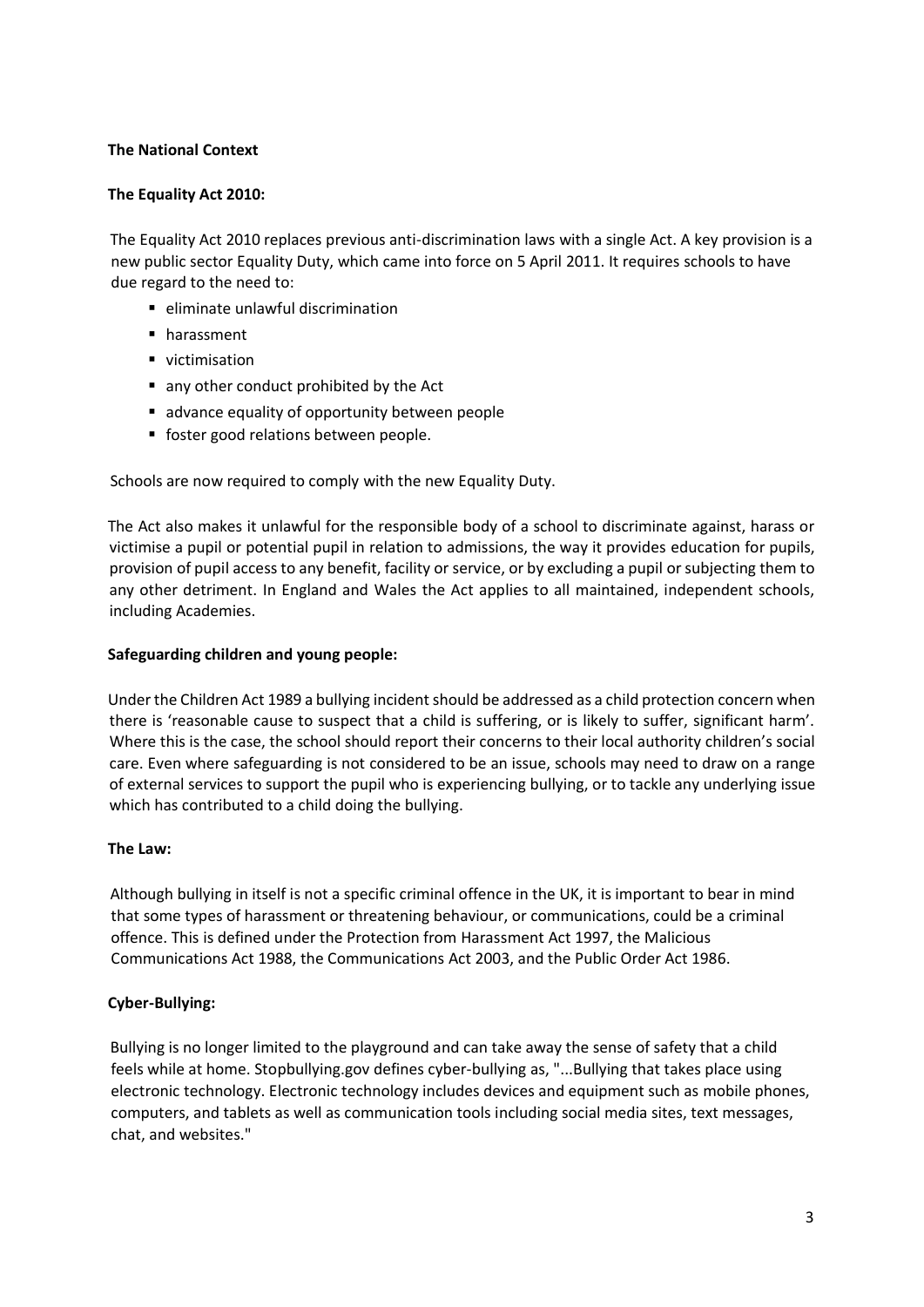The wider search powers included in the Education Act 2011 give teachers stronger powers to tackle cyber-bullying by providing a specific power to search for and, if necessary, delete inappropriate images (or files) on electronic devices, including mobile phones.

\* For more information on how to respond to cyber-bullying and how pupils can keep themselves safe, please refer to the www.childnet-int.org International and www.beatbullying.org links.

## **What can Students and Parents expect:**

## **Students can expect:**

- (a) To belong to a House system and vertical tutor grouping which encourages students to support and help each other.
- (b) To be listened to when they report an incident of bullying to an adult, and for action to be taken according to the guidance.
- (c) To be informed of action taken, both victim and bully and, where appropriate, peers.
- (d) A Students' Council which will monitor and regularly review issues relating to bullying.
- (e) Effective supervision of the college by all staff.
- (f) Provision of safe places for vulnerable students.
- (g) To be informed of whole school anti-bullying initiatives in tutor and assemblies.
- (h) An annual Anti-bullying Week.
- (i) The provision of at least two assemblies each year to raise awareness on anti-bullying issues. One or more of these assemblies to be delivered by the pupils.
- (j) Provision of education and training for Prefects, specifically to raise awareness of how to deal with the problem.
- (k) To be shown courtesy and respect by and to other people in the college.
- (l) Access to a curriculum that encourages them to respect others and provides opportunities for them to practice strategies that can be used to prevent or overcome bullying.
- (m) A Health and Lifestyles, and Philosophy and Ethics curriculum that follow specific topics linked to bullying.

## **Parents can expect:**

- (a) Staff to be vigilant.
- (b) Staff to listen to and act upon any incidents of bullying reported by their children and themselves in accordance with the guidelines.
- (c) To be informed when any serious incidents of bullying occur which involve their children as either bully or victim.
- (d) To be kept informed about the progress of any investigation and resolution by designated staff.
- (e) To be informed of the common symptoms of bullying.
- (f) To be given the opportunity to attend meetings of the Parents' Forum where the school's approaches to anti- bullying can be raised.
- (g) Sanctions to be taken against bullies where appropriate.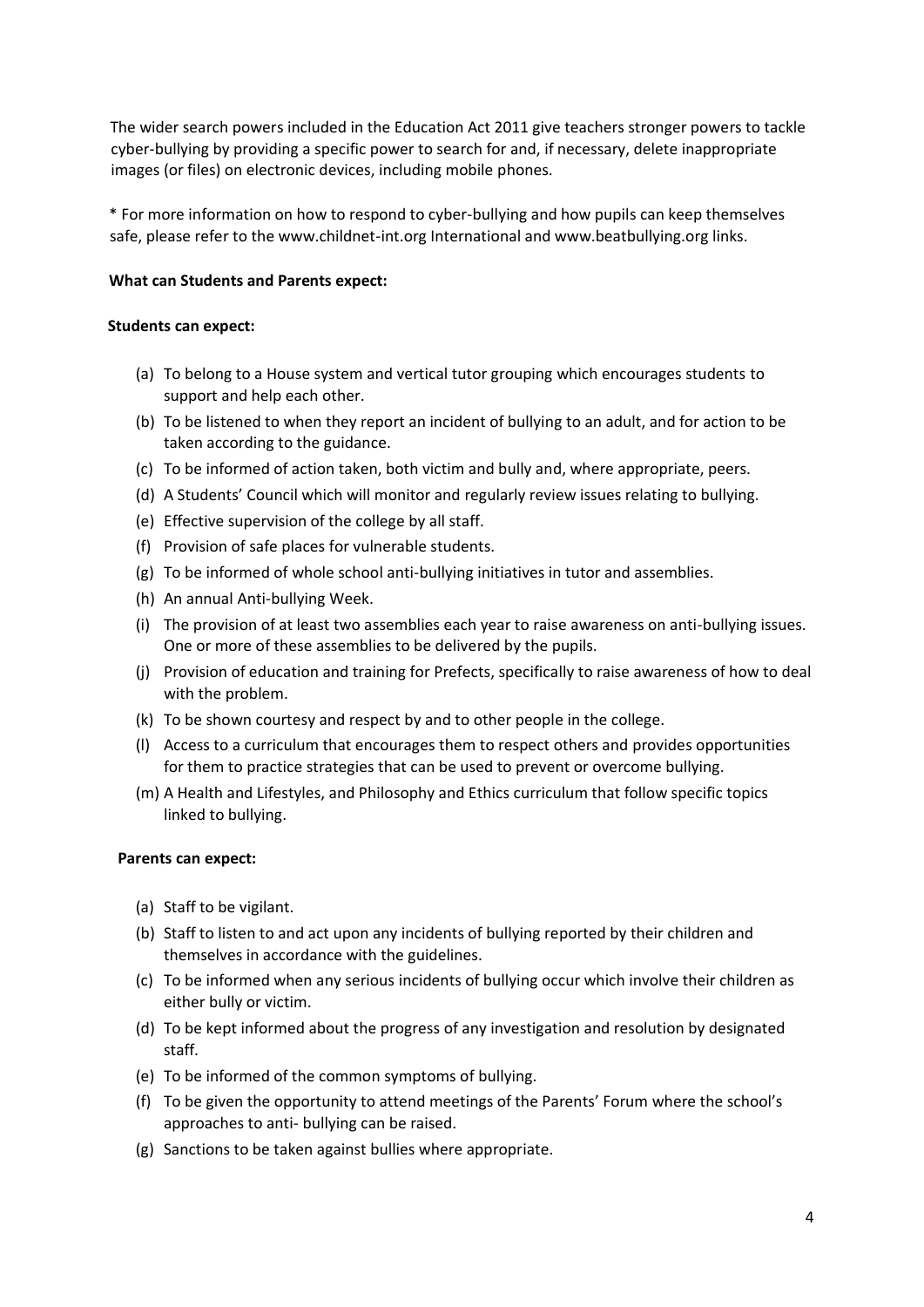## **Roles and Responsibilities:**

ALL members of the Penryn College community have a responsibility to recognise bullying and harassment and to take appropriate action to prevent, or stop, bullying or anti-social behaviour when they are aware that it is happening.

## Students will:

- Be tolerant of, and welcoming to, all students and understand what bullying is; treating everyone equally and without prejudice.
- **■** Understand what it is to be a responsible citizen and be able to empathise with the needs of others.
- Understand the effect their behaviour has on others.
- Take responsibility for behaviour outside of the classroom.
- Know what 'high levels of self-discipline' looks like.
- Make the right choices and take responsibility for actions, so that they are responsible and caring citizens.
- Report bullying when they see it taking place.
- Adhere to the Student Charter, in particular:
	- Treat everybody equally and without prejudice
	- Treat each other's property with respect
	- Welcome new pupils and staff to our school

## Tutors/Teachers/TAs will:

- Review Behaviour Manager weekly and act upon any incidents of bullying that relate to their tutees (either as victim or perpetrator).
- Record incidences of bullying on Behaviour Manager.
- Take action to ensure that the victim of any bullying receives the appropriate support they need.
- Report incidents to the college's Designated Safeguarding Lead where the tutor considers that a student might be in danger of physical harm or in danger of physically harming others.
- Actively address the bullying behaviour of their tutee(s) if they have undertaken an act of bullying.
- Identify strategies that pupils and staff can use to ensure that incidents of bullying do not reoccur.
- Ensure that parents are kept informed regarding any incidents of bullying.
- Disseminate information on Anti-bullying initiatives within the school.
- Deliver SMSC Student Voice presentations that relate to our British Values of Tolerance of those of Different Religions and beliefs and of Mutual Respect.
- Highlight any curriculum subjects that illustrate aspects of anti-bullying, celebrating positive behaviour and role models and leading sensitive discussion of the topic.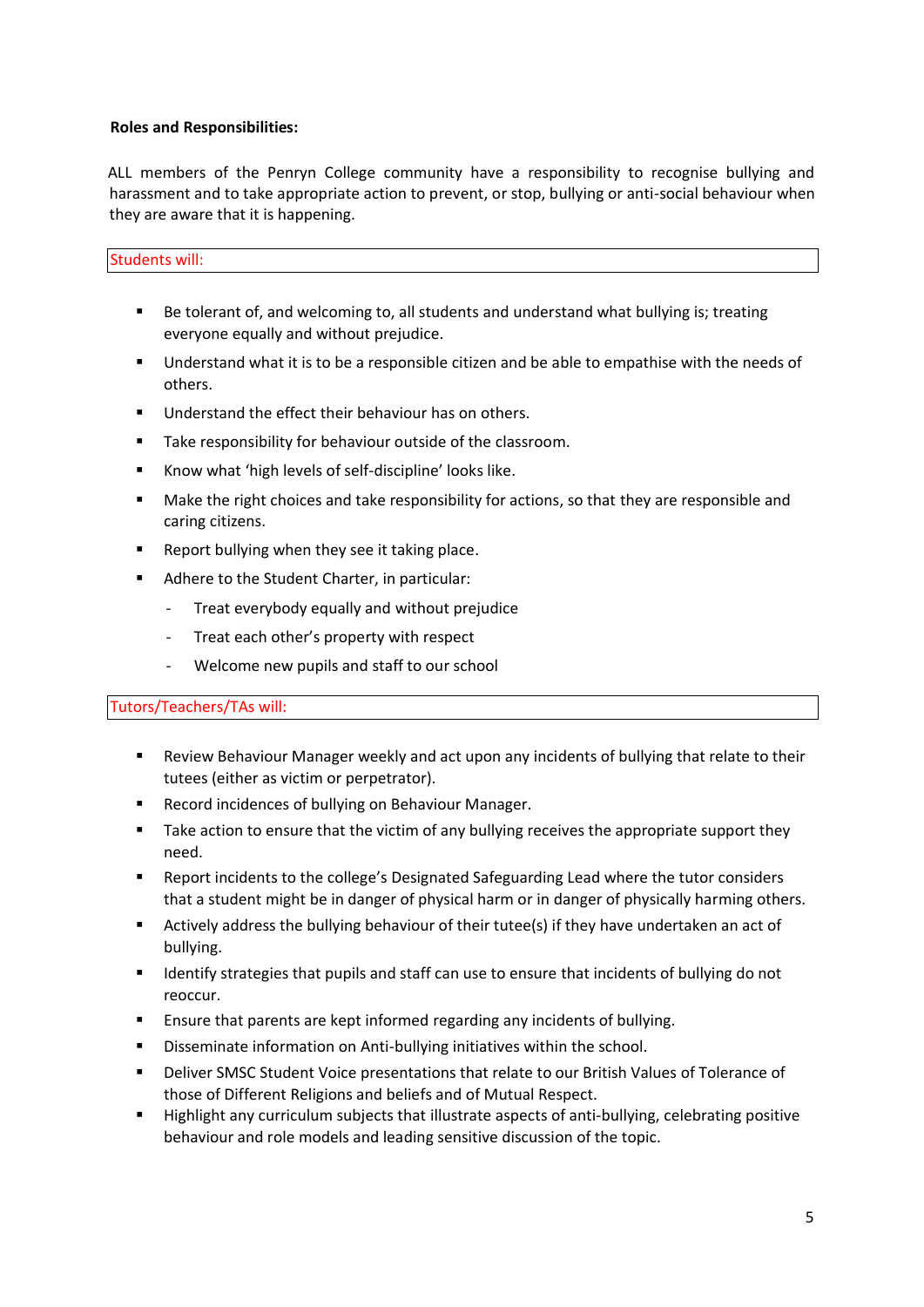## The HOH/Y will:

- Lead their tutors to monitor and address incidents of bullying across their tutor groups.
- **Track the progress of all students who have been subject to bullying or have been** perpetrators of bullying in their House/Year.
- Ensure that parents are kept informed regarding incidents of bullying.
- To communicate with the CAT and outside agencies to ensure that, if appropriate, additional intervention strategies are employed to address the emotional needs of victims of bullying, and the behavioural needs of perpetrators of bullying in their House/Year.

Lunchtime Supervisors will:

- Interact positively with children to encourage them to engage in meaningful and constructive activities.
- Supervise children during the lunch period in accordance with the School's behaviour and anti-bullying policies; in particular areas identified as 'bullying hot spots'.
- Complete the necessary records with regard to any incidents relating to such policies.
- Promote good table manners and encourage children to eat a variety of foods.

## Parents and carers will:

- Encourage and support students to take responsibility for their behaviour both inside and outside of school.
- To work in partnership with the school to assist in maintaining high standards of behaviour and will be actively encourage to raise with the school any issues arising from the implementation of this policy.

The Governing Body/Headteacher will:

- Ensure that there is no differential application of the policy and procedures on grounds of ethnicity, gender, sexuality, religion or disability
- Fulfil their statutory duties in relation to Bullying.
- Have a nominated Governor with oversight for bullying.
- Review the school's records in relation to bullying.
- Ensure that the Governing Body and the wider school community have a shared definition of bullying; an anti-bullying policy that is understood by all; and that pupils, staff and parents and carers are well informed about procedures and know how to effectively address bullying.
- Create opportunities to consult with and involve staff, pupils, parents and carers in the school's approach to bullying and behaviour.
- Ensure there are clear procedures in place to review serious incidents of bullying should they occur.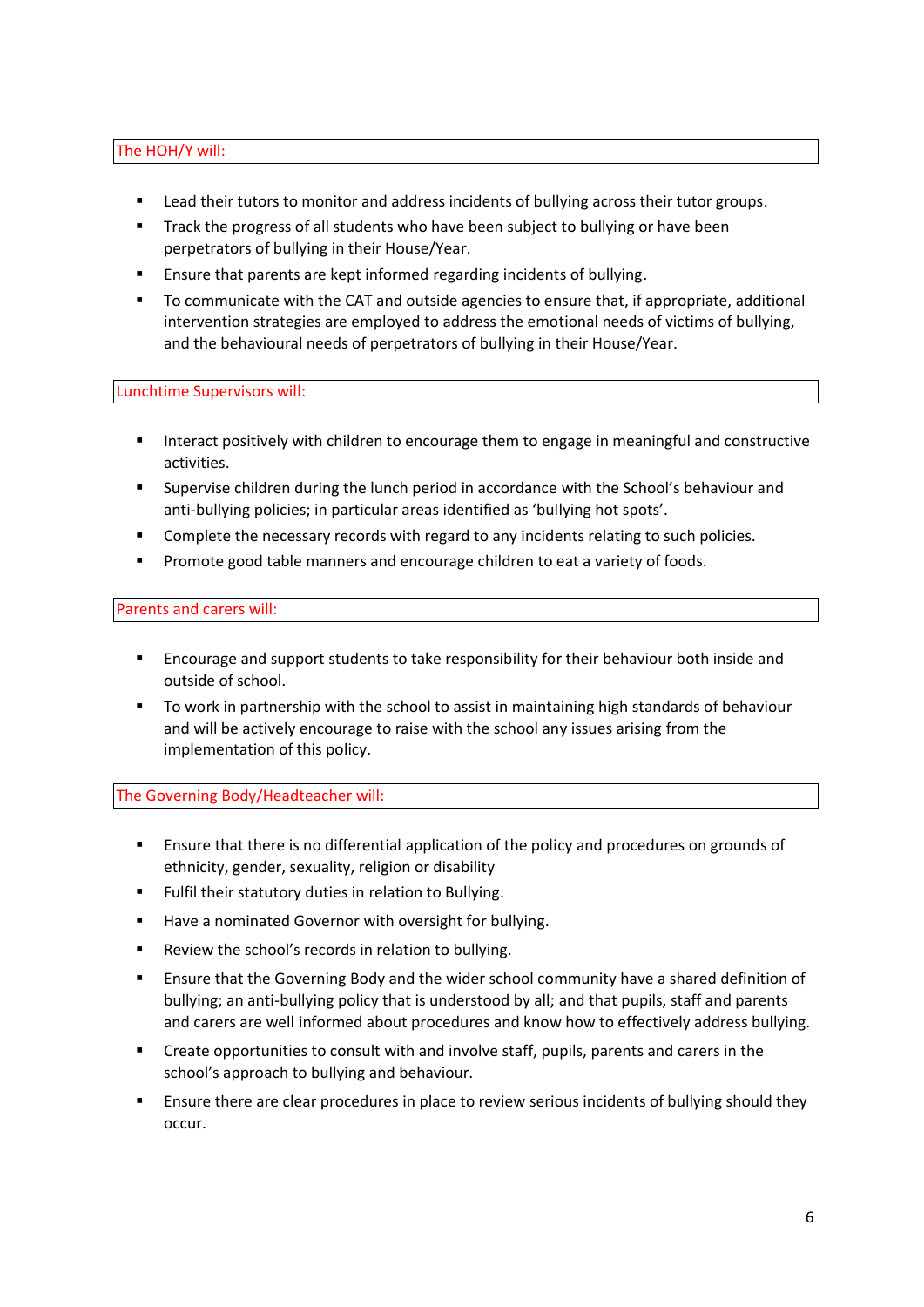## **The Support Team**

The Support Team is a group of students who have formed a Focus Group to work on issues around anti-bullying. Having received training from Anti-Bullying in Cornwall, they provide a daily drop in service so that pupils who have problems can talk them through with their peers confidentially. They also meet on a weekly basis after school to undertake training on such strategies as active listening skills and other strategies that enable them to support the victims of bullying.

## **Through the work of the Support Team**

## **Students can expect:**

- (a) To be informed of the provision of the drop in service through the tutor slide, posters around the school, the Support Team's notice board and in assembly.
- (b) To have the opportunity to talk with their peers, confidentially\*, about incidents of bullying which they have witnessed or perpetrated or been the victim of. \*(Confidentiality will be breached in any situation where a student is thought to be in danger of physical harm or in danger of harming others).
- (c) To have information and contact numbers for external help lines and anti-bullying agencies made available to them.
- (d) To be given the opportunity to have the information that they have given the support team to be passed onto teachers.
- (e) To be given the opportunity to apply to join the Support Team, when new members are required, and, where successful, to be given the relevant training.

## **Parents/Carers can expect:**

- (a) Their children to have access to the above service.
- (b) Confidentiality to be breached in any incidences reported where their children may be considered to be in physical danger, and the Child Protection Officer informed.

## **SMSC Leaders:**

Our team of SMSC Leaders review the school's Diversity and Equality Targets and work alongside staff in creating new targets every three years. In addition, the Team monitor and report back on how diversity and equality is taught in the curriculum.

Our SMSC leaders also lead two annual assemblies promoting the school's ethos in relation to diversity and equality.

## **Strategies for Staff**

If you feel that they student is in danger of physical harm or in danger of physically harming others, you must inform the Designated Safeguarding Lead (J. Harvey).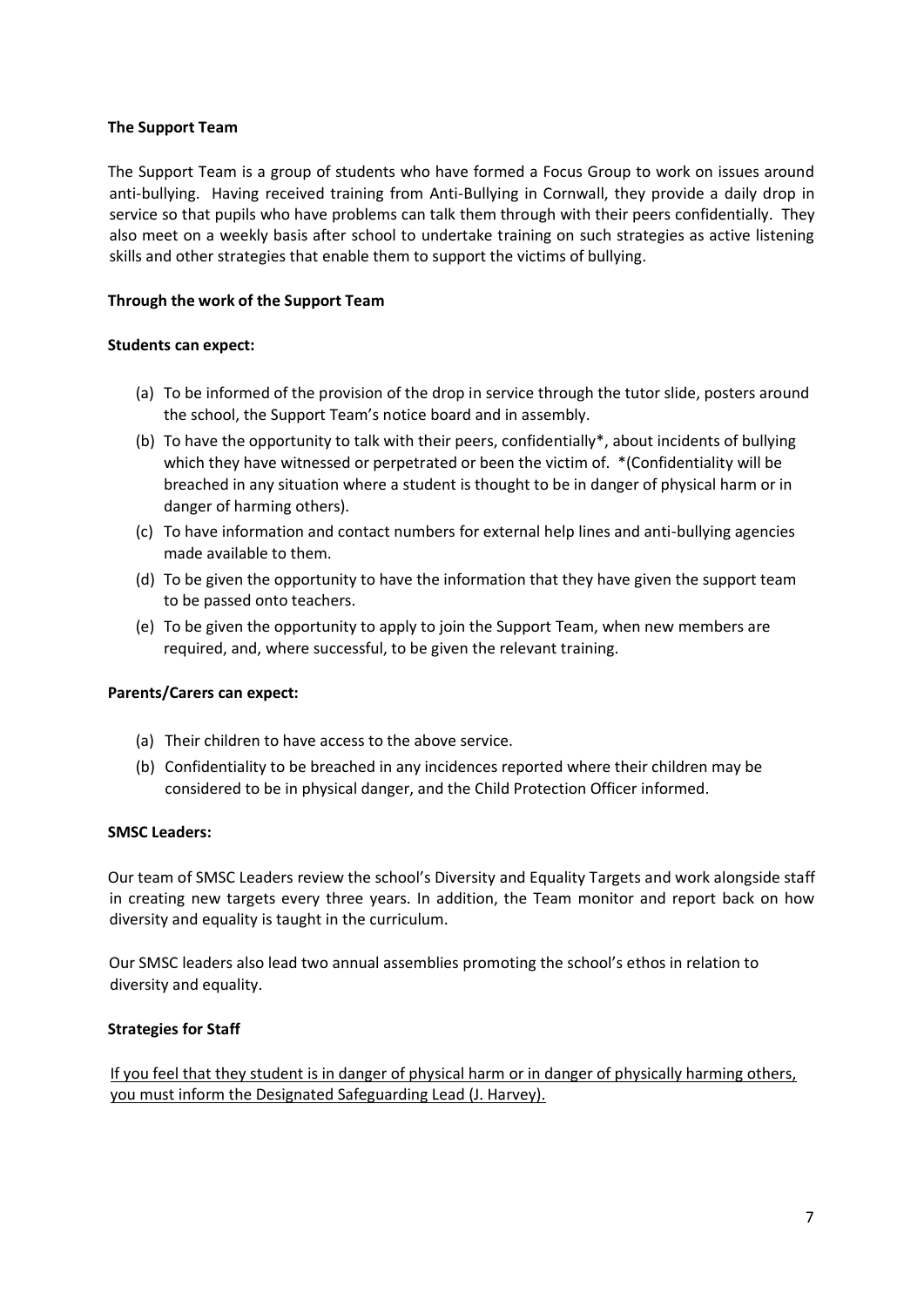Otherwise select action from one or more of the following strategies:

- Talking to victim and bully separately.
- Supervised meeting of victim and bully to bring about conciliation no blame approach the victim should be offered this option, but can choose to accept or refuse.
- Asking pupils to keep a diary of any incidences of bullying that occur, without reacting to them, then meeting after an agreed period to discuss bullying and find ways forward.
- Parental involvement.
- Working with victims to inform them of the strategies available.
- Working with victims to practise the strategies available, e.g. working on their body language and posture, developing self-esteem.
- As reparation, perpetrators of bullying may be given tasks to carry out in their free time which will benefit the college community, e.g. designing and putting up posters in rooms with anti-bullying sentiments.
- Allowing students to leave school earlier/later for a very limited period to re-establish confidence.
- Referral to the Support Team.
- Involving buddy or mentor to support victim where appropriate.
- Apply sanctions, especially if there is a continuation or escalation of identified bullying behaviour, such as Internal or Fixed Term Exclusion, Community or Leadership work etc.
- Referral to external body Education Welfare Officer, Educational Psychologist, Anti-Bullying in Cornwall, Careers South West, and/or the Police.

## **If bullying is reported to an adult, the following action will be taken:**

- The incident will be investigated, either by the adult to whom it was reported or by another adult to whom it has been referred, e.g. tutor, Head of House, Support Team Leader. (At this stage agreement must be made for a specific named adult to take responsibility for investigating the matter).
- The matter is then to be dealt with using one or more of the strategies outlined above.
- The incident, and how it has been dealt with, is then to be recorded on Behaviour Manager. Additional information can be recorded on the pupil's electronic file.
- Parents/Guardians will be informed.
- After a period of time, agreed beforehand with the victim, the adult who took responsibility for dealing with the incident will check with the victim to see that the bullying has ceased.

## **@Talk**

**Students can report any bullying they have received or witnessed via the Penryn College 'Report Bullying app'. @Talk allows students to e-mail directly trained staff. For further details see the school website or the @Talk Leaflet.** 

**Bullying and the School Behaviour Policy**